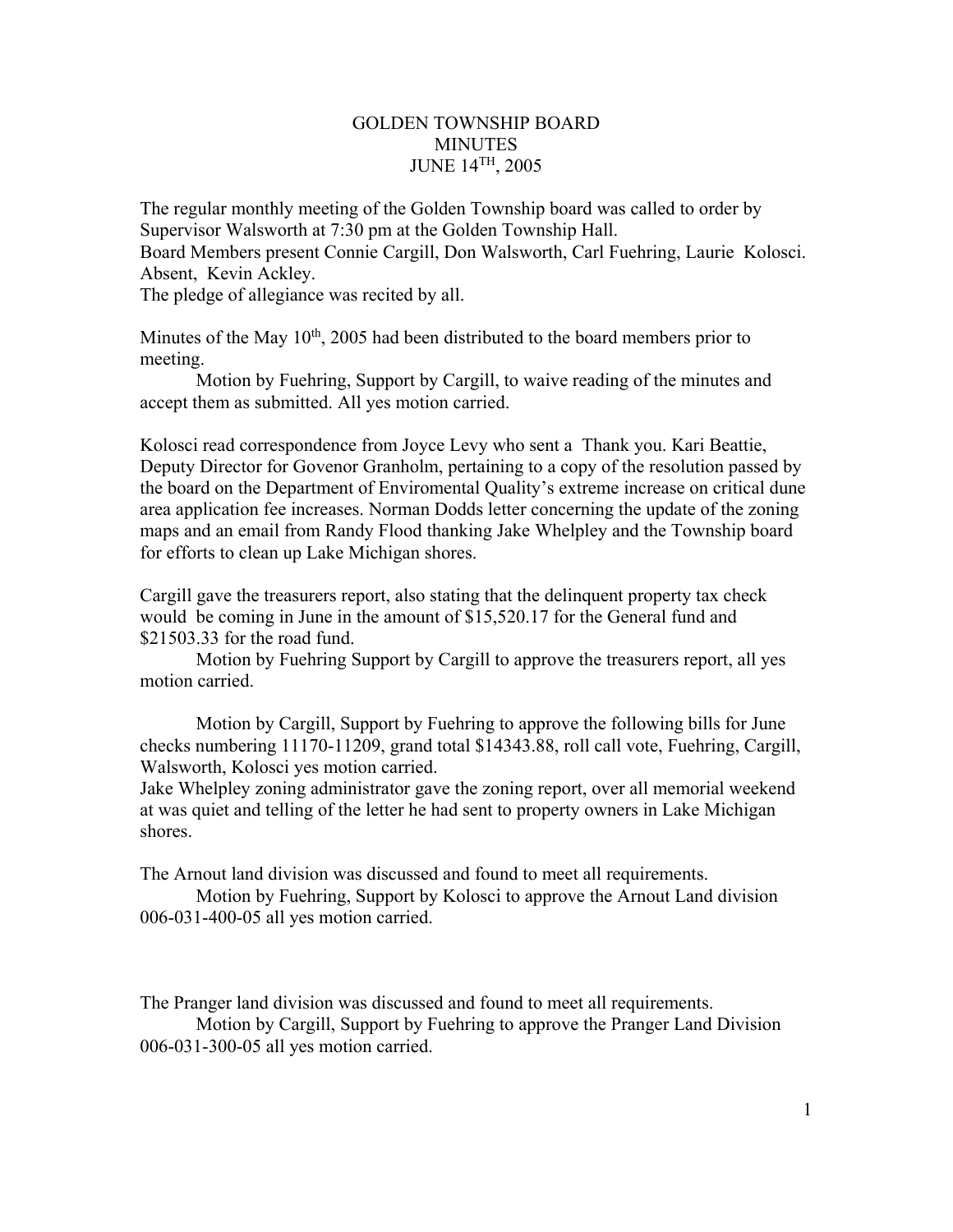Cont. June 14<sup>th</sup>, 2005

Silver Lake Resort & Campground P.U.D. was discussed they could not make any improvements to the camp with the existing zoning. The P.U.D. will have to be reopened at the time they have all their plans in order for the actual improvements.

Motion by Cargill, Support by Fuehring to approve the Silver Lake Resort  $\&$ Campground P.U.D. property #006-021-300-06, all yes motion carried.

The Silver Lake project was discussed Cargill told how the O.C.R.C had approved \$16,250.00 for the existing conditions study and that the Township had ask that stages 1,2 & 3 of the public participation portion of the project could be stopped at any time whether moving ahead with the project or abandoning the project.

 Motion by Fuehring, Support by Cargill to approve up to \$11,500.00 for the participation portion of the Silver Lake Project, Roll call vote Fuehring, Walsworth, Cargill, Kolosci all yes motion carried.

 Motion by Cargill, Support by Fuehring to approve the Fire Works display set by the Greater Silver Lake Fire Works group. All yes motion carried. (permits on file)

Jack Warfield of Sandy Korners Jeep Tours in Silver Lake explained to the board that he felt the law enforcement in Silver Lake should be consistent. He stated that he had been ticketed for obstructing traffic as he is on a dangerous corner leading to the dunes. He showed pictures of the many obstructions that occur in the area on a daily basis. Fuehring stated that it did seem harsh for example a delivery truck would obstruct traffic etc.. He also stated that the speed limit on North Shore Dr. is actually 30 mph and the sign says 25mph and the officers had actually issued many tickets over the holiday weekend. Concern was also mentioned of how many vehicles can be tow strapped together as private individuals were ticketed but, a few business owners were allowed to do so. He then ask the board to write a letter to sheriff Ken Prince asking for Consistency in the enforcement of the laws in Silver Lake. As a solution he gave an example of a flashing signal or signs again asking to board to investigate.

 Motion by Fuehring Support by Cargill to write a letter to the Sheriff asking that he meet with the board to discuss the Consistency of enforcement all yes motion carried.

Kolosci told of the August  $2<sup>nd</sup>$  election for the 911 mileage, new equipment will be needed.

 Motion by Cargill Support by Fuehring to order privacy screens and related needs for the election in the amount of \$101.00 roll Call vote Cagill, Walsworth, Fuehing, Kolosci yes. Motion carried.

All board members had reviewed the new cemetery ordinance and were in favor.

 Motion by Fuehring Support by Cargill to adopt the Golden Township Cemetery ordinance covering all cemeteries in Golden Township (see attached) Roll Call Vote Cargill, Fuehring, Kolosci, Walsworth yes motion approved.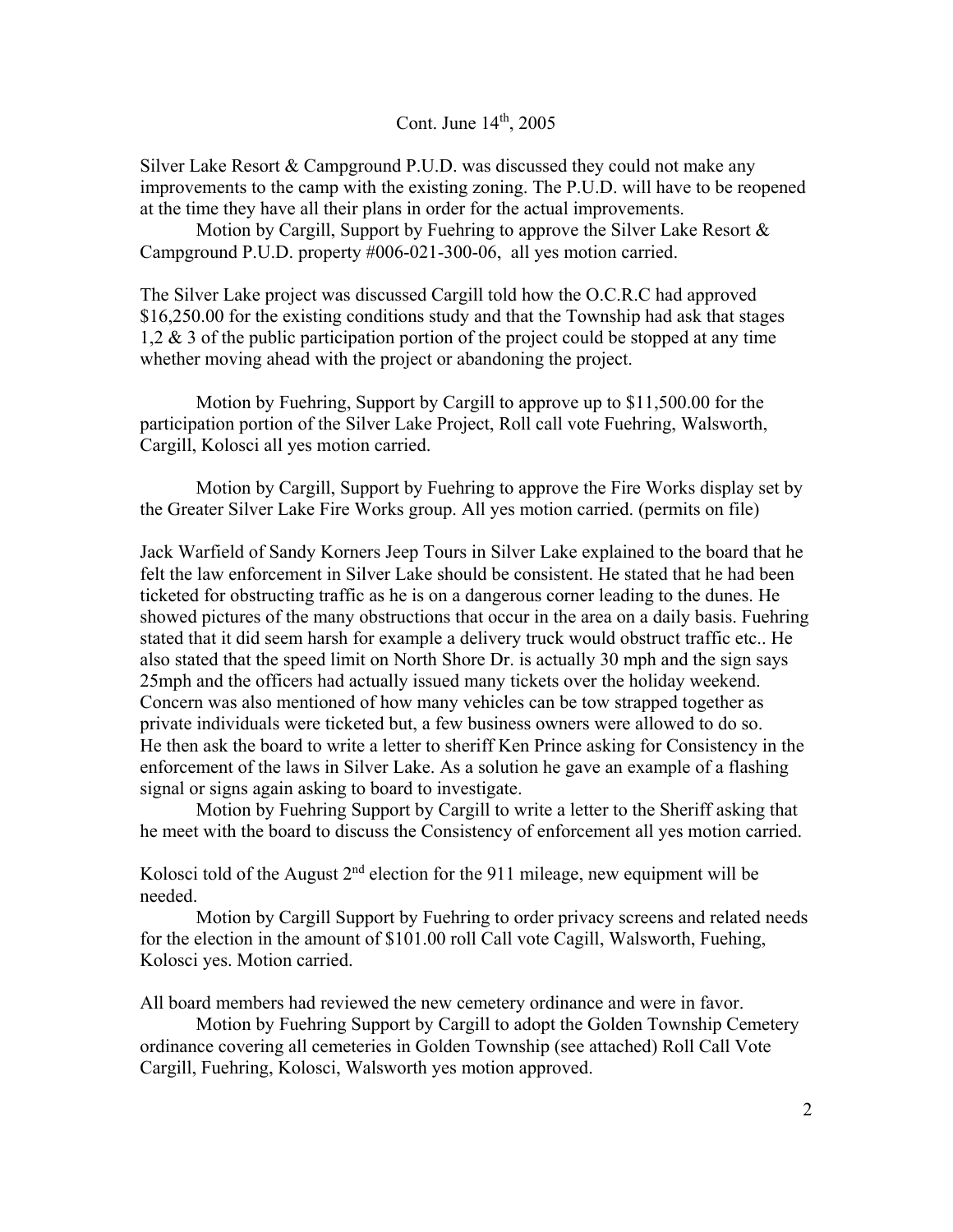## Cont. June  $14<sup>th</sup>$ , 2005

A resolution to set the fee schedule for all Golden Township cemeteries was read .

### **WHEREAS,**

The Golden Township board shall set the grave space and internment fee schedule for all cemeteries located in Golden Township.

#### **WHEREAS,**

In accordance with MCL chapter 456. Golden Township board cemetery fee schedule shall be as follows:

TOWNSHIP RESIDENTS, INDIVIDUAL BURIAL SPACE SHALL COST \$100.00

TOWNSHIP RESIDENTS, HALF LOT PURCHASE CONSISTING OF SIX (6) BURIAL SPACES SHALL COST \$400.00

NON-TOWNSHIP RESIDENTS, INDIVIDUAL BURIAL SPACE SHALL COST \$200.00

NON-TOWNSHIP RESIDENTS, HALF LOT PURCHASE CONSISTING OF SIX (6) BURIAL SPACES SHALL COST \$800.00

ALL TRANSFERS OF ONE OR MORE BURIAL SPACES FROM AN ORIGINAL PURCHASER TO A QUALIFIED ASSIGNEE SHALL COST \$50.00.

INTERNMENTS FEES ARE AS FOLLOWS; FULL BURIAL \$300.00 CREMATION \$100.00

¼ OF THE INTERNMENT FEE IS TO PLACED IN A PERPETUAL CARE FUND

**NOW, THEREFORE, BE IT RESOLVED** that the Golden Township board has set the fee schedule for all Golden Township cemeteries, to become effective immediately.

The foregoing resolution offered by Board Member Cargill.

Second offered by Board Member Fuehring.

Upon roll call vote the following voted "aye":Walsworth, Fuehring, Cargill, Kolosci. "The Supervisor declared the resolution adopted.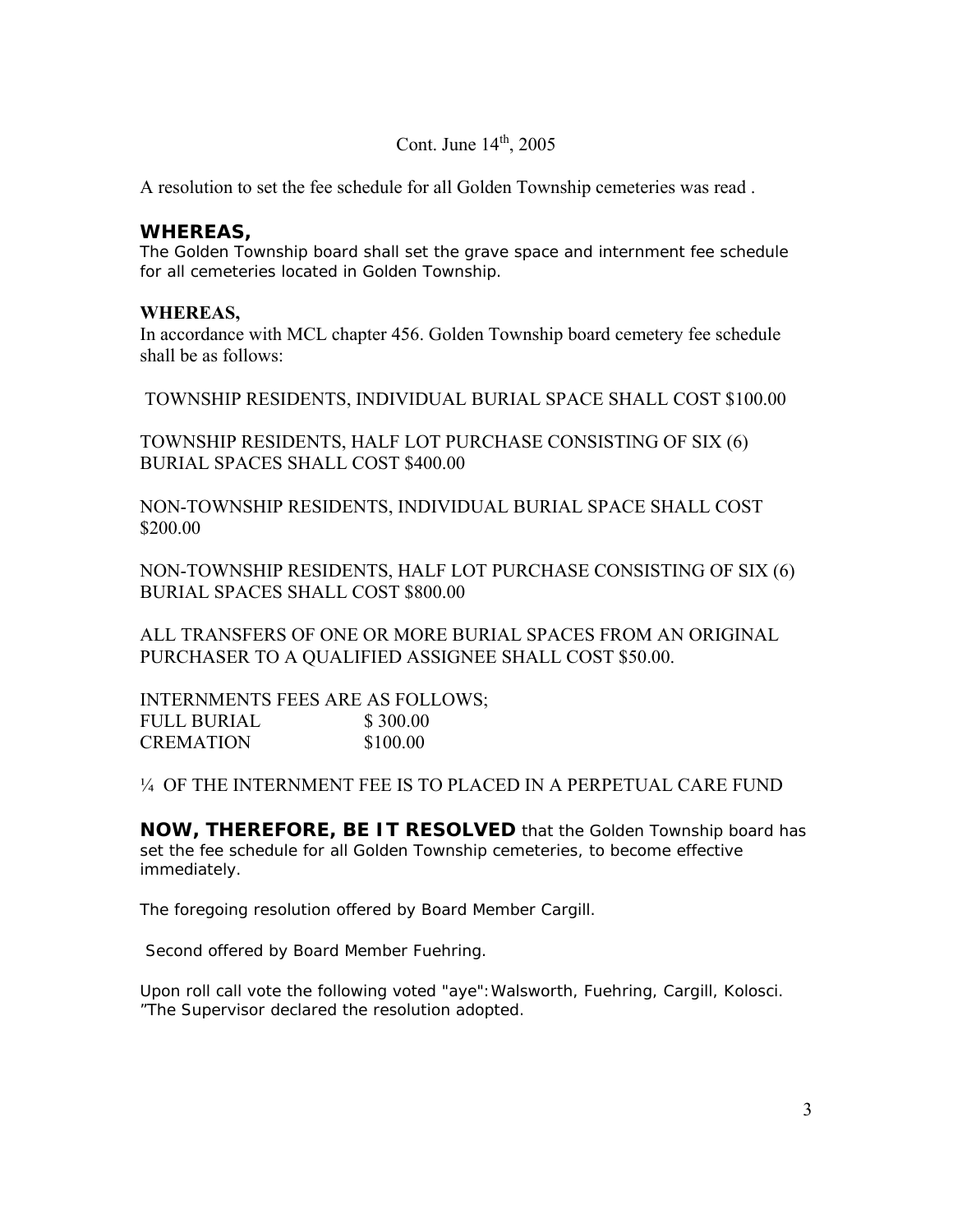# Cont. June  $14<sup>th</sup>$ , 2005

Jeanette LeBlanc PC/ZBA recording secretary was discussed.

 Motion by Cargill Support by Fuehring to pay a \$50.00 per diam for attending meetings and the taking of the minute for the recording secretary along with the \$10.00 hourly rate for processing the minutes . Roll call vote Walsworth, Fuehring, Cargill, Kolosci all yes motion carried.

The cemetery lawn mower was discussed, it is said to be in poor running condition and is continually being fixed, Walsworth will look into the issue.

The Assessment card conversion person was discussed, 3 people were interviewed one was only going to do the drawings, one only the cards, Kathy Genter was the recommended person by Cargill and Kolosci. She came recommended by Pam Walker, and all other sources checked by Cargill. She will perform the duties of the conversion of the assessment cards as well as the apex drawings for \$4.00 per parcel, the board will offer Kathy a 2 year contract with extension available. (Contract on File)

 Motion by Cargill Support by Fuehring to offer Kathy Genter the position of the conversion process with full job description to be in contract for the cost of \$4.00 per parcel. Roll call Kolosci, Walsworth, Cargill, Fuehring all yes motion carried.

The assessors contract was discussed, an offer had been submitted to Pam Walker current assessor for a 2 year contract for \$30,000.00 for the first year, \$32,000.00 for the second year. With the thought that after the conversion which should take about 2 years a reassessment could be made.

There was much discussion on the assessor contract .

 Motion by Walsworth, Support by Fuehring to accept the counter offer of Walker for a 3 year contract in the amount of \$36,000.00 for each year.

Support by Fuehring withdrawn.

 Motion by Cargill Support by Kolosci to offer the assessor a 2 year contract in the amount of \$32,000.00 for both years. Roll Call vote Cargill, Kolosci, Fuehring yes Walsworth No motion carried.

Kolosci will submit a contract to Ms. Walker.

The passing of Bill Lathers a life long resident of Mears was discussed, the board wonders how and what can be done to honor a man who has given more to his community than anyone will probably ever know. Kolosci will check into legal